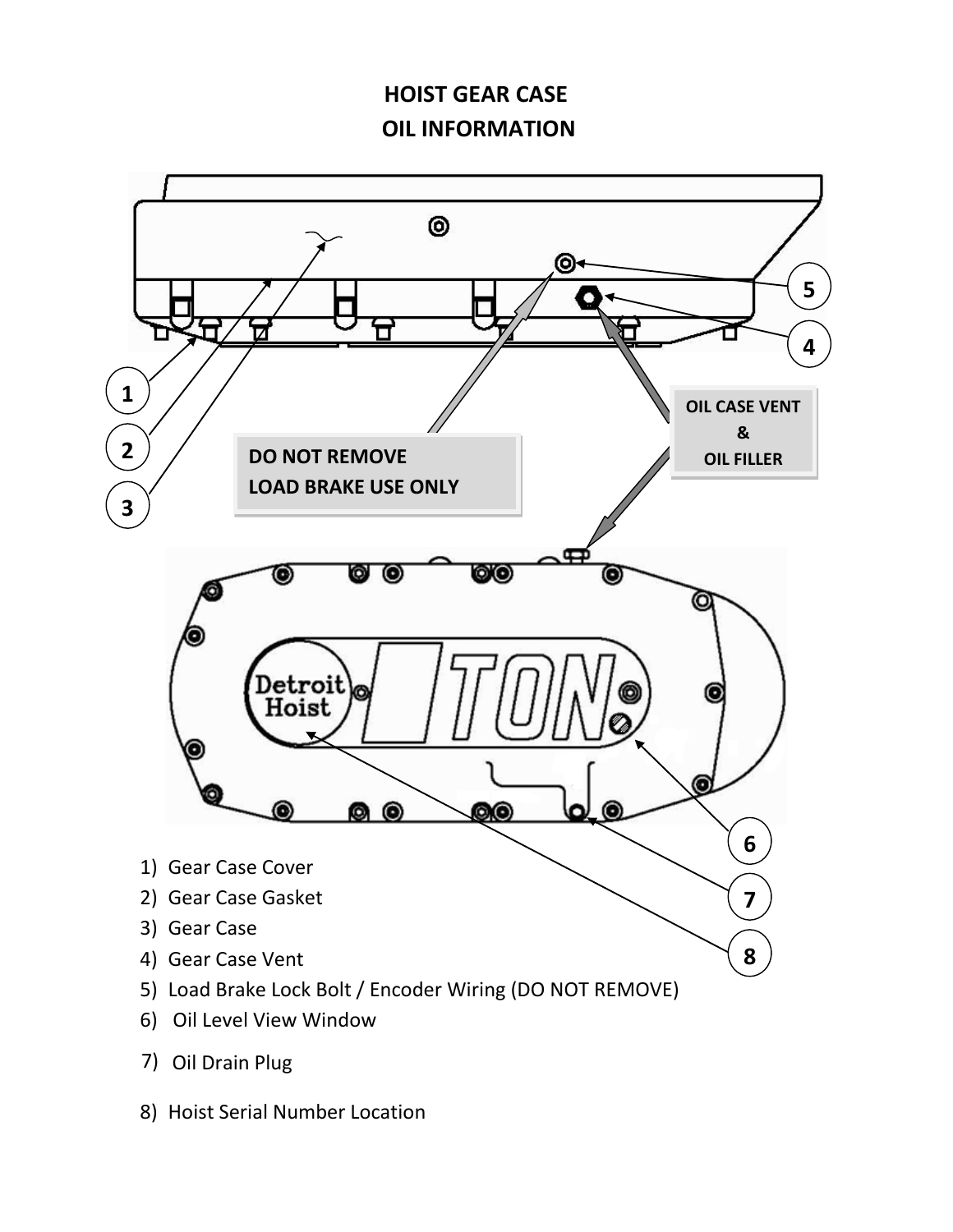

## **Detroit Hoist Co. Gear Box Noise**

### **Trouble Shooting Chart**

| Ratios | 1st Pinion       |           | 1st Gear   |           | 2nd Pinion |           | 2nd Gear  |           | 3rd Pinion   |           |
|--------|------------------|-----------|------------|-----------|------------|-----------|-----------|-----------|--------------|-----------|
|        | Teeth            | Rev's Per | Teeth      | Rev's Per | Teeth      | Rev's Per | Teeth     | Rev's Per | Teeth        | Rev's Per |
|        | rpm              | 10 Sec.   | rpm        | 10 Sec.   | rpm        | 10 Sec.   | rpm       | 10 Sec.   | rpm          | 10 Sec.   |
| 50:1   | 26/1800rpm       | 300*      | 121/387rpm | $64*$     | 32/387rpm  | $64*$     | 73/169rpm | 28        | $11/169$ rpm | 28        |
| 66:1   | 26/1800rpm       | 300*      | 121/387rpm | $64*$     | 26/387rpm  | $64*$     | 79/127rpm | 21        | $11/127$ rpm | 21        |
| 83:1   | 26/1800rpm       | 300*      | 121/387rpm | $64*$     | 22/387rpm  | $64*$     | 83/102rpm | 17        | $11/102$ rpm | 17        |
|        | 105:1 26/1800rpm | 300*      | 121/387rpm | $64*$     | 18/387rpm  | $64*$     | 87/80rpm  | 13        | 11/80rpm     | 13        |

**( \* ) Denotes : These speeds may have a Humming , Squealing Sound**

| Ratios<br>3rd Gear |          |           | Drum  |           |  |
|--------------------|----------|-----------|-------|-----------|--|
|                    | Teeth    | Rev's Per |       | Rev's Per |  |
|                    | rpm      | 10 Sec.   | Teeth | 10 Sec.   |  |
| 50:1               | 52/35rpm | 5         | 35rpm |           |  |
| 66:1               | 52/26rpm | 4         | 26rpm | 4         |  |
| 83:1               | 52/22rpm | 3         | 22rpm | 3         |  |
| 105:1              | 52/17rpm |           | 17rpm |           |  |

#### **Instructions**

#### **How to Use Chart**.

1st) Identify which gear ratio Gear box You Have

2nd) Run Hoist

3rd) Listen to the Noises you here

4th) Count How many times you her the noise in 10 seconds

5th) Go to chart and mach the noise frequincy with Pev's Per Sec.

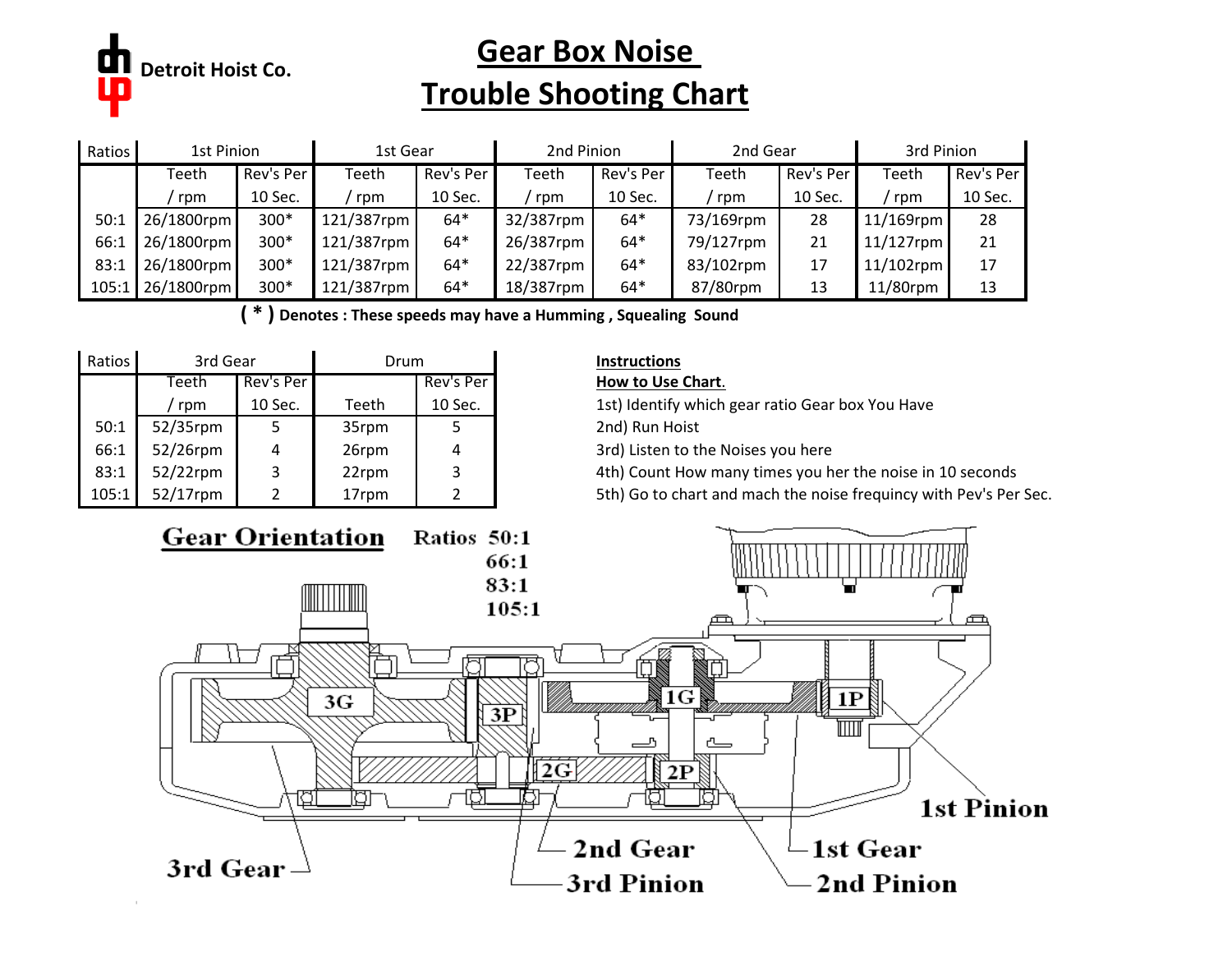# 13 14  $(15)$ 16 6

#### **Load Barke Parts List**

- 
- 
- 
- 
- 5.) 120-0737 Load Brake Disc 9.5 (2) 14.) 130-1551 Dowel Pin (8)

Load Brake Assembly

(Exploded View)

1  $(2) (3) (4)$   $(5) (6) (7) (5)$   $(8) (9) (10) (11) (12)$ 

7

- 6.) 130-1550 Holding Ring (1) 15.) 140-1624 Bushing (1)
- 
- 8.) 132-0355 Back Disc (1 )
- 9.) 132-0500 105:1 -18T 2<sup>nd</sup> Pinion
	- 132-0500 83:1 -22T 2nd Pinion
	- 132-0500 66:1 -26T 2nd Pinion
	- 132-0500 49:1 -32T 2nd Pinion
- Sold As An Assembly
- 1.) 120-1711 Lock Collar (1) 10.) 120-1729 Key (1) (For Ball Cam Item #2)
- 2.) 132-0365 Ball Cam (1) 11.) 120-0955 Key (1) (For Back Disc & 2<sup>nd</sup> Pinion
- 3.) 1301065 Ball (3) 12.) 120-0914 Shaft (1)
- 4.) 130-1530 1st Gear (1) 13.) 120-0750 Spring (8)
	-
	-
- 7.) 050-0371 Pin (5) 16.) 130-1545 Cam (1)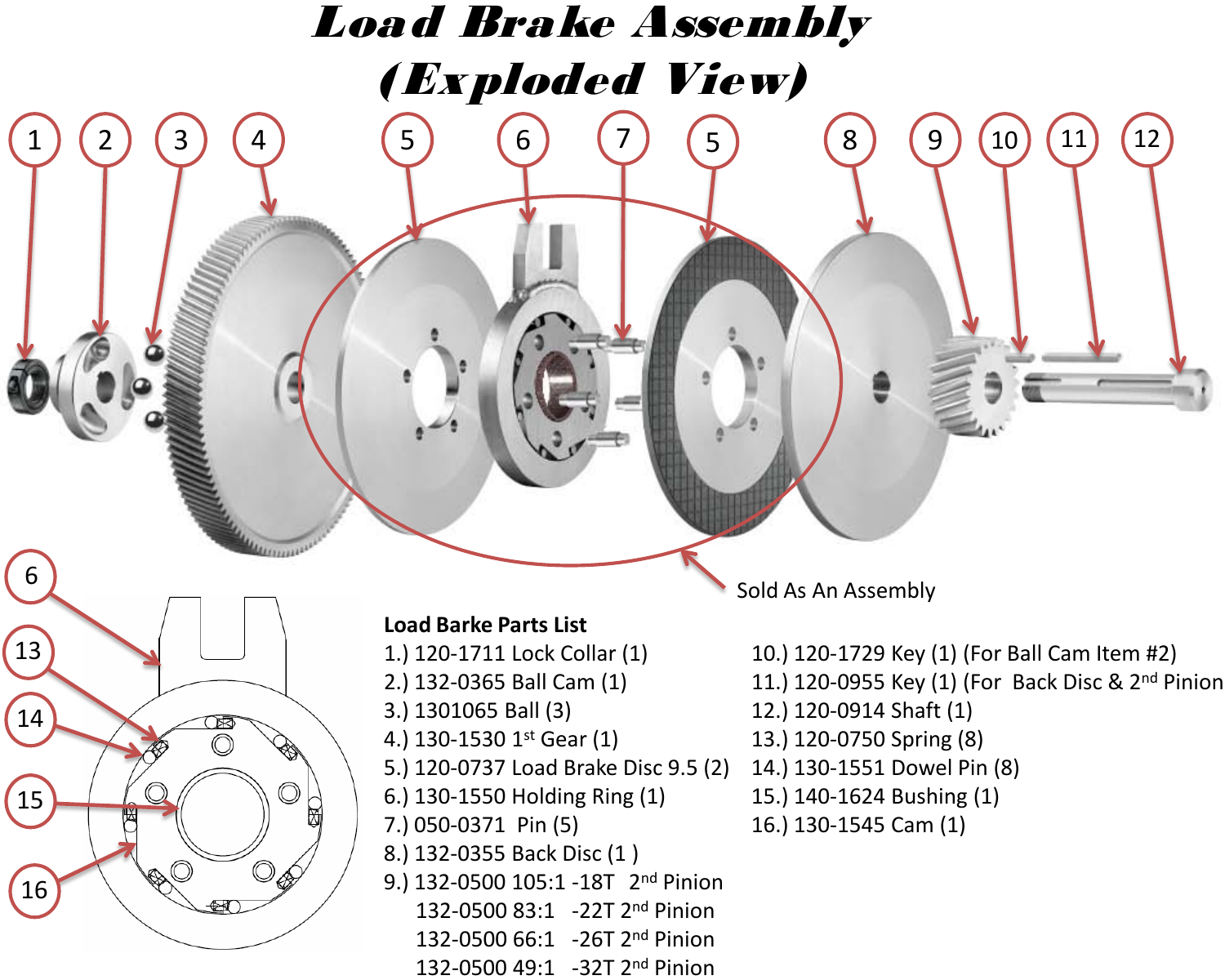## LOAD BRAKE STOP BLOCK ASSEMBLY



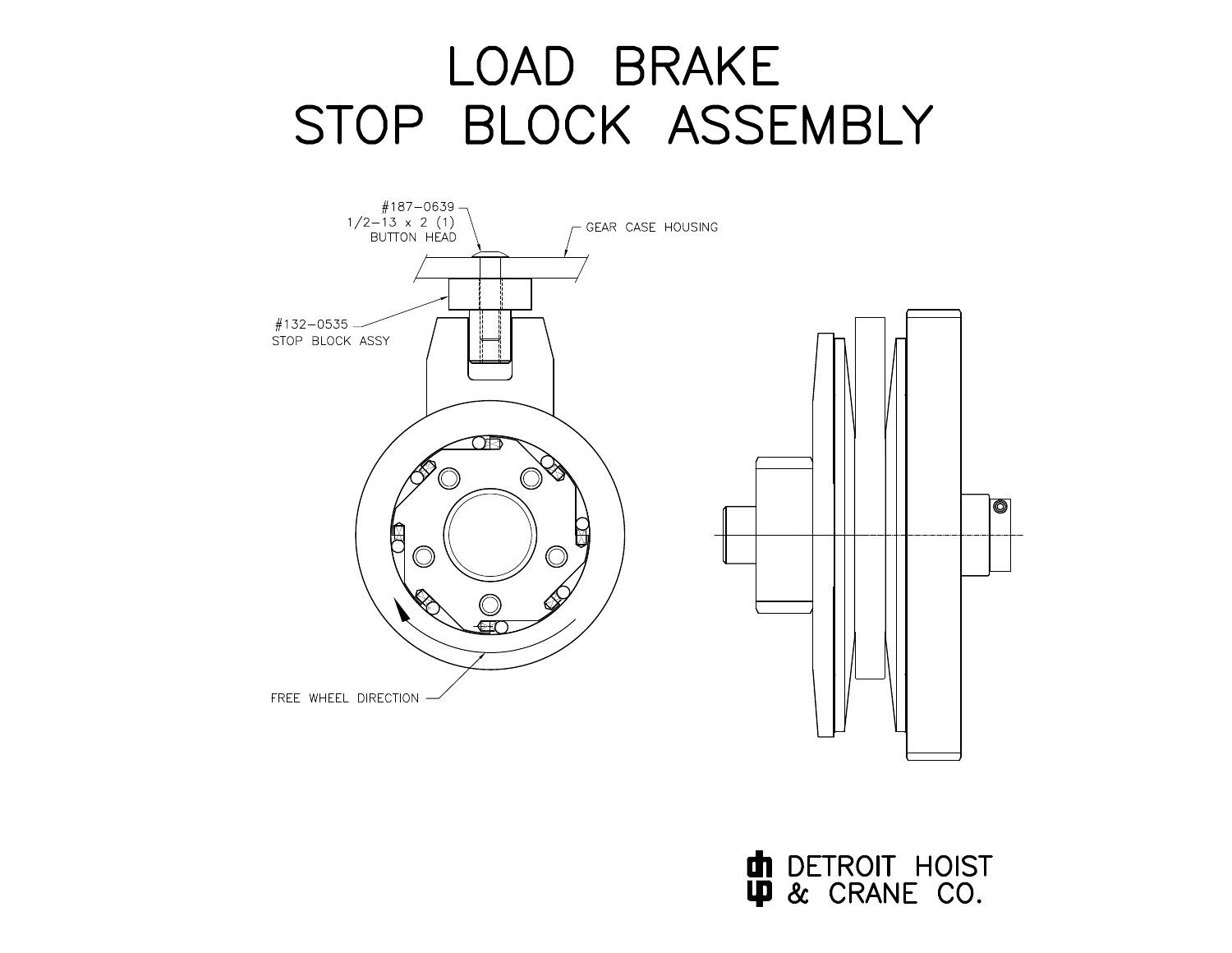## LOAD BRAKE ASSEMBLY CAM SET-UP